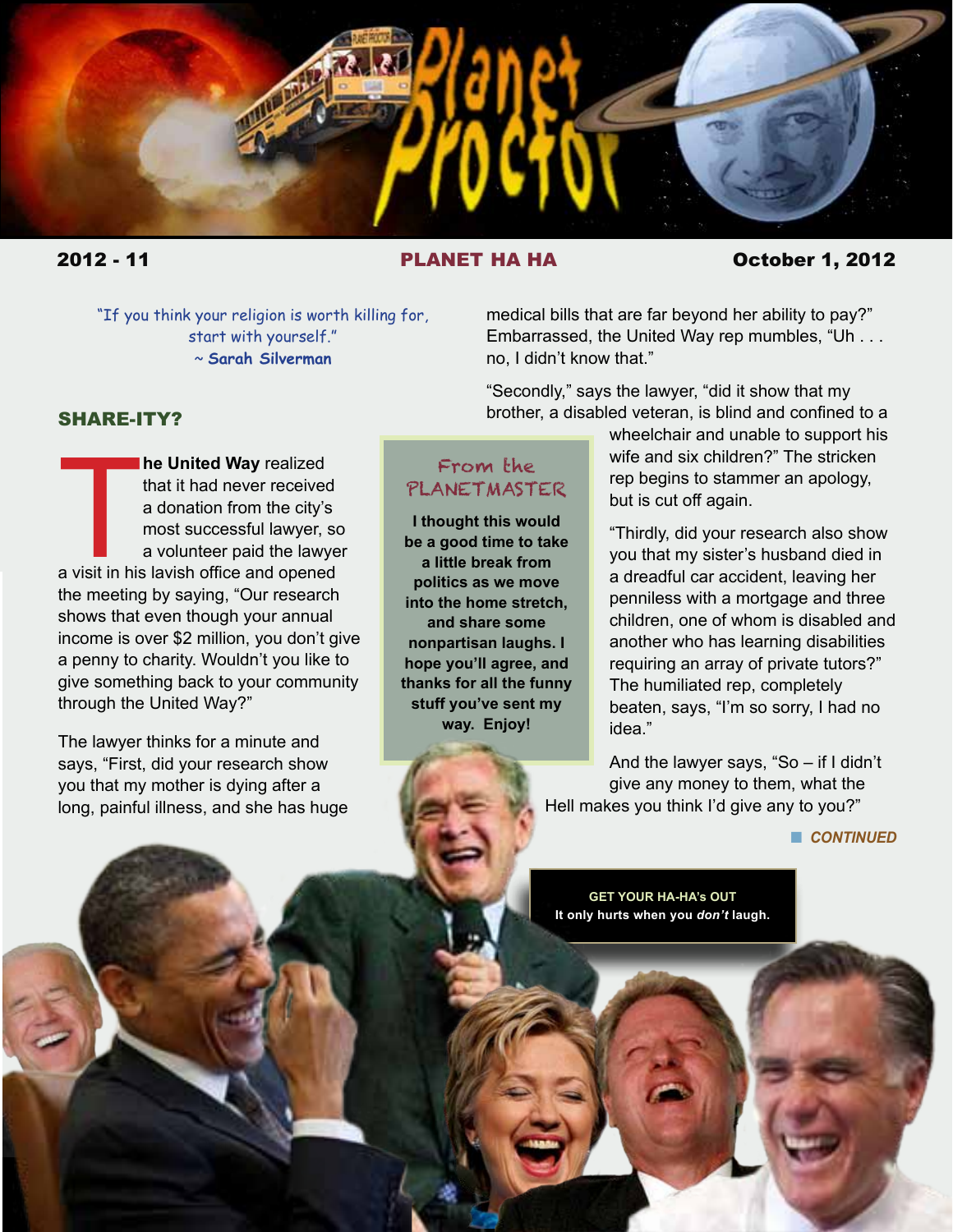"Life is a tragedy full of exquisite consolations." ~ **Cyril Connolly**

## WHAT WOULD JESUS WATCH?

The **Game Show Network** has hired comic **Jeff Foxworthy** to host a new show called "The American Bible Challenge," and it really sounds like something the **Firesign Theatre** could have written.

Questions will include topics like: "In the name of the Lord of the Rings," where contestants must identify whether quotes come from Scriptures or Tolkien, and "CSI Holy Land" in which they must investigate Biblical crimes – of which there are many.

Other topics include, "My Tweet Lord," "The Real Housewives of the OT" (Old Testament, that is.) and "Biblical Rednecks." Other segments will include "Kids Sayeth the Cutest Things" featuring YouTube tots touting popular Sunday School stories in their own words.

Players of all ages, including "Gospel Geezers," will compete for charities like teen crisis centers, food pantries, and cancer research and winners can win up to \$100,000 for their favorite cause. Onward, Christian Soldiers!

"I've decided to write the definitive book comparing apples to oranges." ~ **Joey (Wacky Uses) Green** But then, a few months later, when he tucked her in, she said "God bless Mommy, God bless Daddy and good-bye Grandma." The next day, the grandmother died. "Holy crap" thought the father, "This kid is in contact with the other side."

Several weeks later when the little one was going to bed, the dad heard her say, "God bless Mommy and good-bye Daddy." He practically went into shock. He couldn't sleep all night. He got up at the crack of dawn to go to his office. He was nervous as a cat all day, had lunch and watched the clock. He figured if he could get by until midnight he would be okay.



He felt safe in the office, so instead of going home at the end of the day he stayed there, drinking coffee, looking at his watch and jumping at every sound. Finally midnight arrived. He breathed a sigh of relief and went home.

When he arrived his wife said, "I've never seen you work so late. What's the matter?" He answered, "I don't want to talk about it. I've just spent the worst day of my life."

"You think you had a bad day?" she replied with a sigh. "You'll never believe what

## THE MOUTHS OF BABES

A father put his 3-year old daughter to bed, told her a story, and listened to her prayers, which ended by her saying, "God bless Mommy, God bless Daddy, God bless Grandma, and good-bye Grandpa."

The father asked, 'Why did you say good-bye Grandpa?' His daughter replied, "I don't know Daddy, it just seemed like the thing to do." Well, the very next day, Grandpa died – and her dad wrote it off as a strange coincidence.

happened to me. This morning, my golf pro dropped dead in the middle of my lesson!"

> "According to The Washington Post, almost all the states with a high percentage of folks that don't pay federal income taxes, vote Republican." ~ **Phil's Phunny Phacts**

**n** CONTINUED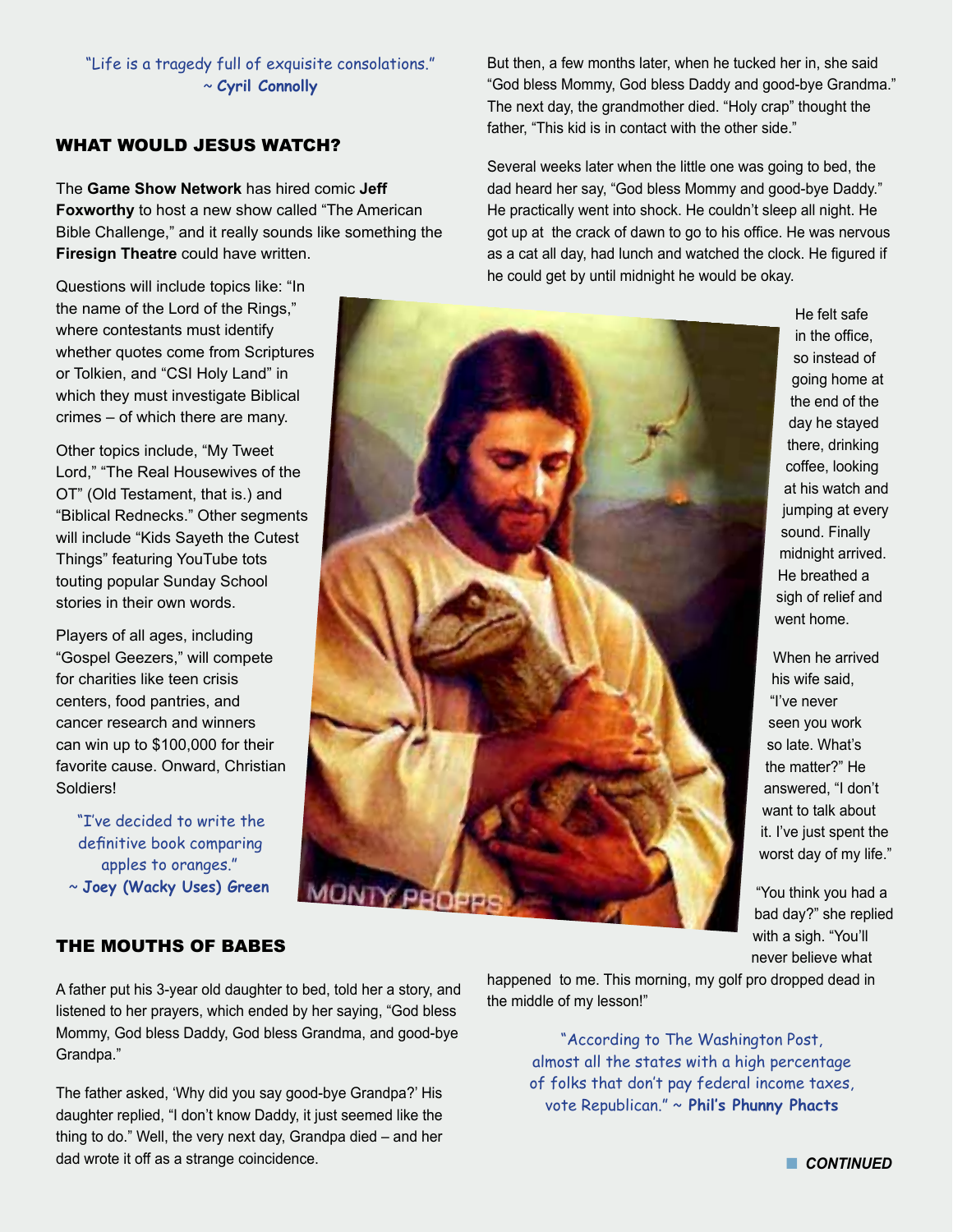"Billy Bob Thornton is deathly afraid of antique furniture." ~ **Phil's Phunny Phacts**

#### WHO WOULD JESUS MARRY?

I'd probably be targeted if I printed this in a Muslim country, but we are still, thank God, not yet a theocracy, so here goes:

A recently discovered fragment of a 4th Century papyrus uncovered by a Harvard professor quotes a dialogue where Jesus (or Michael of Nebadon, if you're a fan of the Urantia Book) refers to "my wife, Mary". It's a fragment of a Coptic gospel, no less.

Can't wait to see the trailer for "The Innocence of Christians," online soon…

#### **[READ PAUL RUDNICK'S TAKE](http://www.newyorker.com/humor/2012/10/08/121008sh_shouts_rudnick?currentPage=1 )**

"Stop telling God how big your problems are and start telling your problems how big your God is." ~ **John McClean**, Center for Spiritual Living, LA

#### BACKUP PLAN

Two hillbillies are having a bite to eat, sharing tips about making moonshine, when suddenly, a woman eating a sandwich at a nearby table begins to cough, and after a minute or so, it becomes apparent that she is in real distress.

One of the hillbillies goes over to her and asks, "Kin ya swallar?" The woman shakes her head "No." Then he asks, "Kin ya breathe?" The woman begins to turn blue and shakes her head again.

The hillbilly then lifts up her dress, yanks down her drawers and quickly gives her right butt cheek a lick with his tongue. The woman is so shocked that she has a violent spasm and the obstruction flies out of her mouth!

As she begins to breathe again, the hillbilly saunters back to his table where his pal says, "That was very impressive, Luke. Ya know, I'd heerd of that there 'Hind-Lick Maneuver' afore, but I ain't niver seed nobody do it!'

> "I have kleptomania. When it gets bad, I take something." ~ **Phil's Phunny Phacts**

# BALLS OUT

Irish-born **David Feherty** is a CBS and Golf Channel commentator with a rather unique way of expressing himself on the air. Here's a stitched-together sampler: "It's just a glorious day. The only way to ruin a day like this would be to play golf on it. The Masters, for me, is like holding onto a really big collection of gas for a week. It's like having my buttocks surgically clenched at Augusta General Hospital on Wednesday, and surgically unclenched on Monday on the way to Hilton Head."

"That was a great shot - if they'd put the pin there today. That ball is so far left, Lassie couldn't find it if it was wrapped in bacon. That green appears smaller than a Pygmie's nipple."

"I'm sorry **Nick Faldo** couldn't be here this week. He's attending the birth of his next wife. VJ hits more balls than **Elton John**'s chin. Fortunately, he's 22 years old so his right wrist should be the strongest muscle in his body. Watching **Phil** 



**The Divot Lexiconist**

**Mickelson** play golf is like watching a drunk chasing a balloon near the edge of a cliff. Everything moves except his bowels."

"As for me, my politics are somewhere in the middle… I believe in the death penalty, especially for pro-lifers, child molesters, those opposed to gay marriage, and for stupid dancing in the end zone. I believe in the abolition of estate taxes and the Pickens Plan. I'd lower the legal drinking age and raise the driving age to 18 nationwide, make **Kinky Friedman** Governor of Texas, and make all schools, public and private, start earlier with one hour of physical exercise."

"My wife said to me, 'I wish you'd play with me like you do with computer games.' So I did: I cheated on her" ~ **Doug Benson** 

#### COLLARED

A priest was invited to attend a house party, so naturally, he was properly dressed and wearing his Priest's collar. A little boy kept staring at him the entire evening. Finally, the priest asked the little boy what he was staring at?

The little boy pointed to the priest's neck, and when the Father finally realized what the boy was pointing at, he chuckled and asked the boy, "Do you know why I am wearing that?"